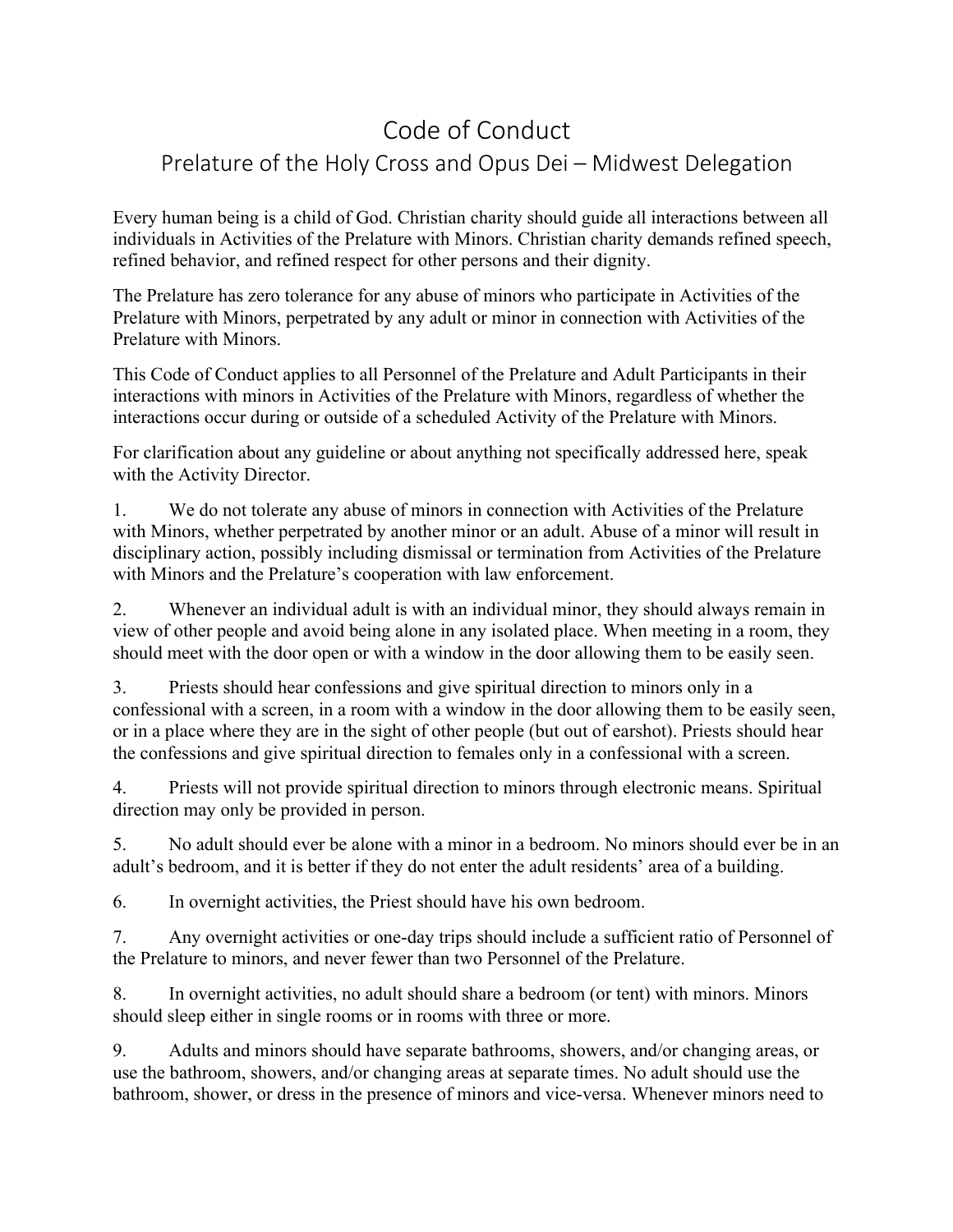dress with other minors present, they should be instructed to use bathrobes or at least towels. All showers should be individual showers or have individual stalls. There should never be two minors alone together in a bathroom, changing area, or showering area, unless adults are supervising. Whenever supervision is necessary, at least two adults should stand outside the bathroom entrance, shower room, or changing area, and at least two adults should enter the bathroom, shower room, or changing area together.

10. An adult should never be alone in a vehicle with a minor. If adults need to drive minors, there should be a minimum of three people in the car (two adults and one minor, or one adult and two minors). The only exception may be an emergency, such as driving a minor injured during an activity to the Emergency Room or Urgent Care.

11. Before a minor attends an overnight activity, Personnel of the Prelature must obtain written approval from the minor's Parent.

12. Adults and minors must never taunt, intimidate, belittle, bully or otherwise verbally abuse other minors.

13. Adults must avoid any physical contact that is sexual or could be misconstrued as sexual. In this area, it is better to err on the side of caution. Wrestling and rough-housing should be avoided.

14. Adults must never invite or aid minors to smoke, drink alcohol, or use illegal drugs. The possession and use of marijuana are always prohibited, regardless of its legality.

15. Personnel of the Prelature may exchange activity-related text messages with high school students (and not with younger students), but only after obtaining general approval from the minor's Parent.

16. Personnel of the Prelature may speak by phone or audio chat with a minor, but only after obtaining general approval from the minor's Parent. Personnel of the Prelature may interact with minors through video calls only within view of other Personnel of the Prelature or if the minor is within the view of his or her Parent. Prior to the minor completing 7th grade, for each audio or video interaction Personnel of the Prelature must first speak with the minor's Parent before asking to speak with the minor.

17. Personnel of the Prelature and a minor may meet with each other outside of regularly scheduled activity hours, but only after obtaining general approval from the minor's Parent and only if all other policies are followed.

18. Adults are prohibited from giving individualized gifts to minors, unless a minor's Parent has approved a particular gift for their child.

19. Adults must never give or show to a minor pornographic or indecent media or materials. In speaking about matters related to the virtue of chastity, it is best to emphasize the positive aspects of the ascetical struggle.

20. The access, display, production, possession, or distribution of pornography through any of the Prelature's property or equipment, or in association with any Activities of the Prelature with Minors, is strictly prohibited.